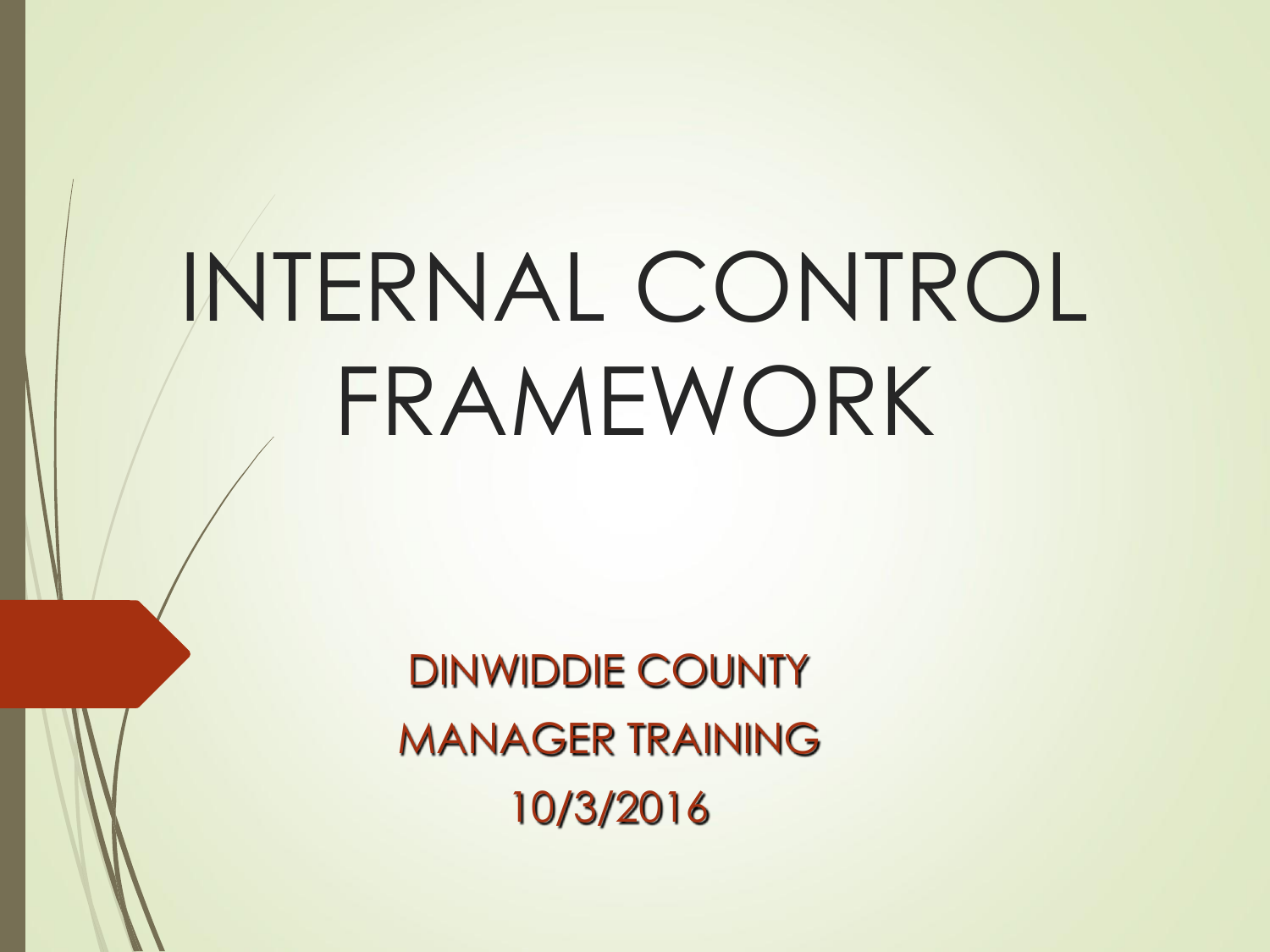# Why is Internal Control Important?

- **Improves accountability in achieving the** County's mission
- Helps the County adapt to shifting environments, evolving demands, changing risks, and new priorities
	- Required by federal government for entities that receive federal funds
- Required by independent auditors as part of annual financial reporting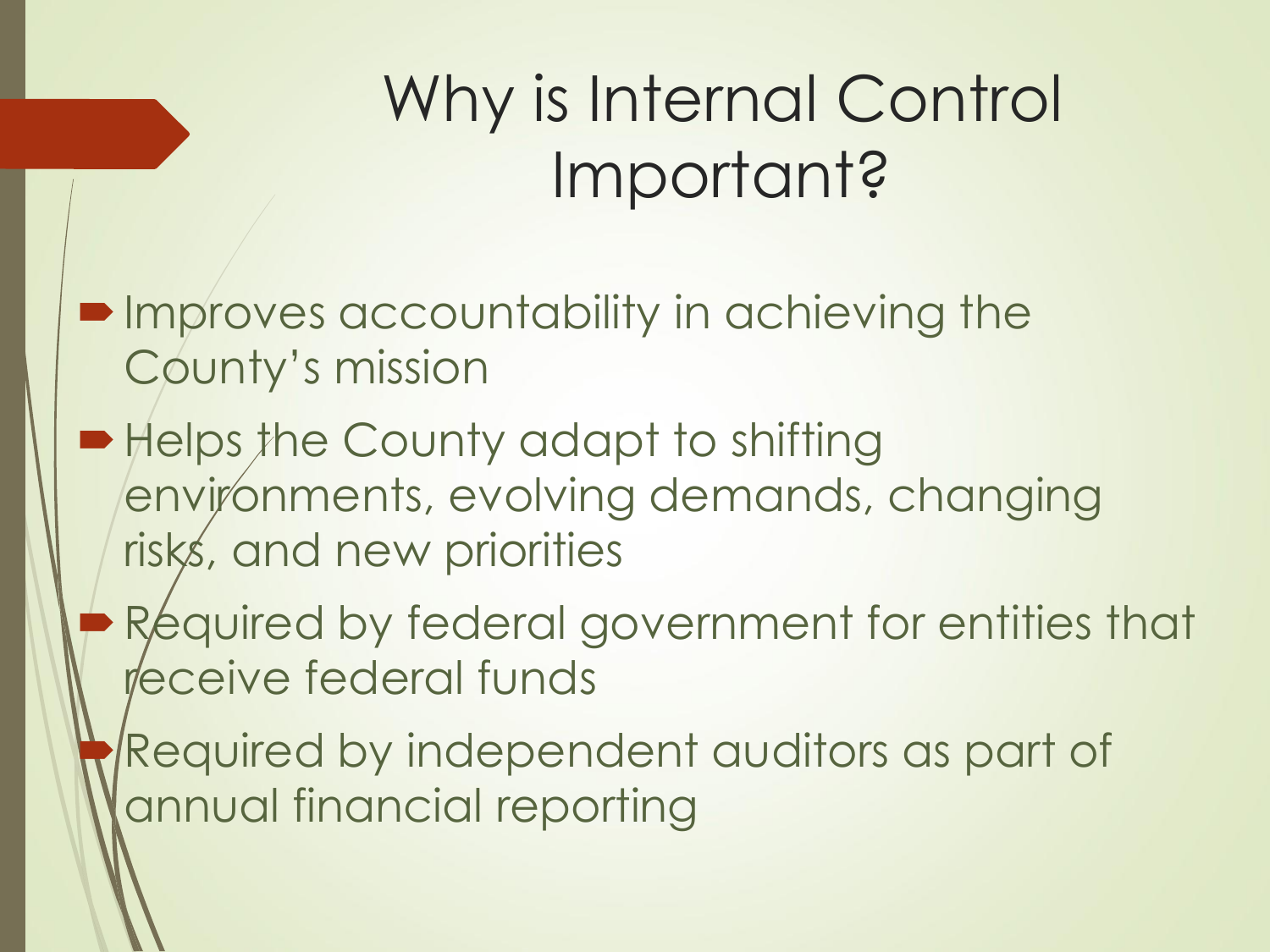### What is Internal Control?

#### A **process** used by management to:

- $\blacktriangleright$  **Help the County achieve its objectives**
- **Run its operations** efficiently and effectively
- **Report** reliable information about its **operations**
- **Comply** with applicable laws & regulations
- Applicable **entity-wide**, not just used by the accounting department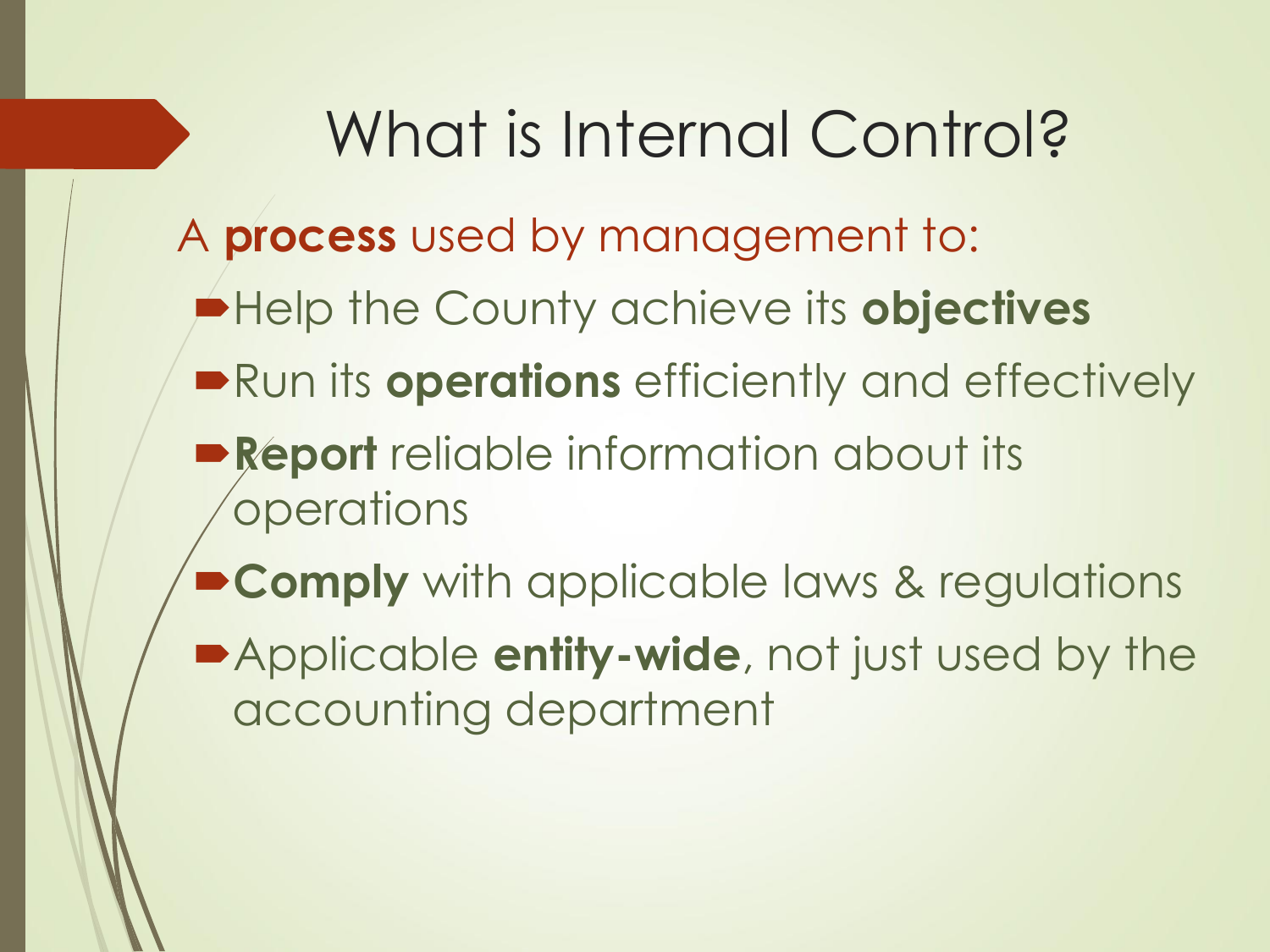#### Internal Control Process

**Objective Identified** 

**Controls Designed** 

**Monitor Results** 



**Objective** Achieved

**Controls** In Place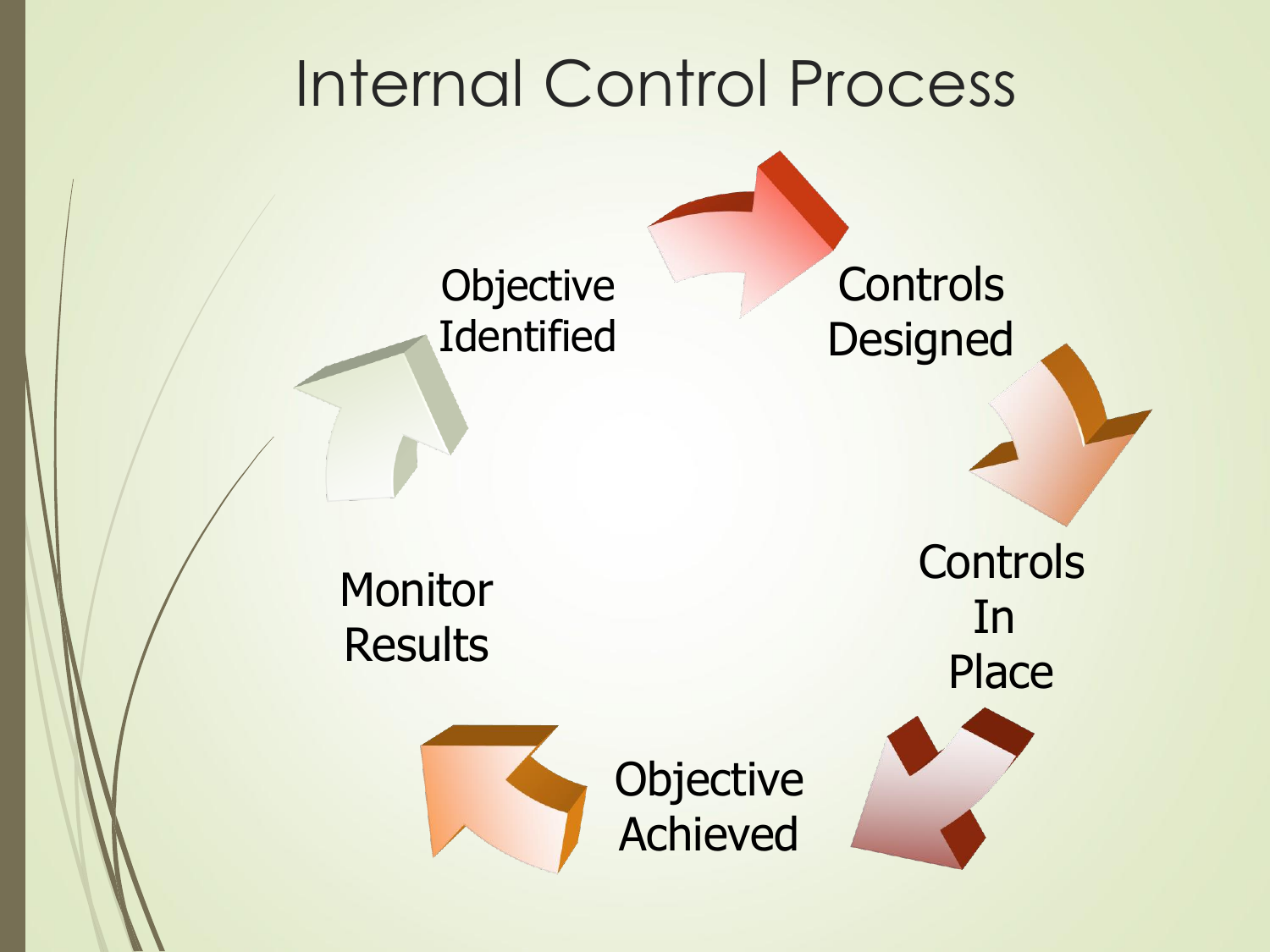#### What is Internal Control?

The plans, methods, policies and procedures used to fulfill the mission, strategic plan, goals and objectives of the County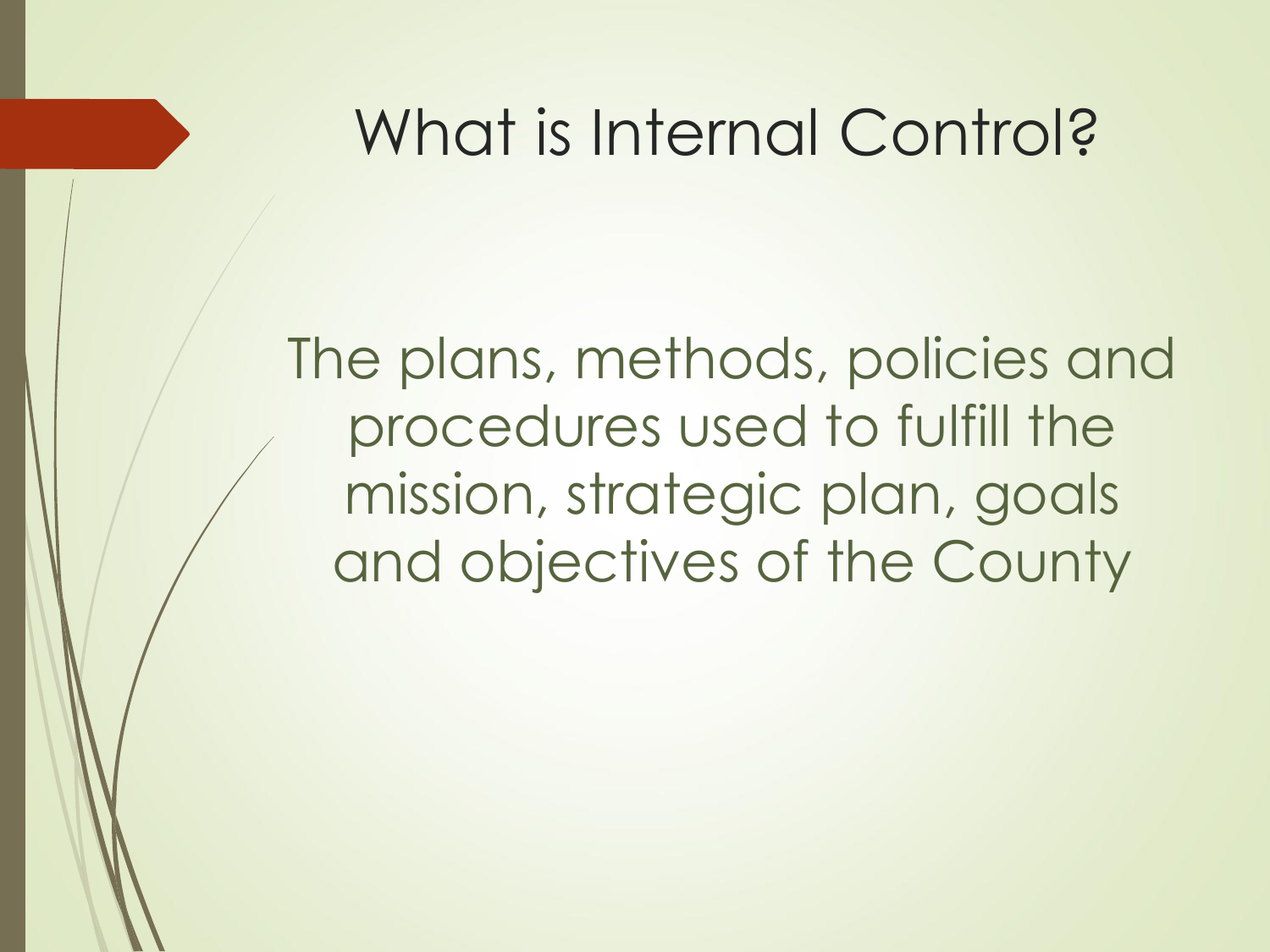#### What is Our Mission?

#### To ethically, efficiently serve our citizens and enhance the overall community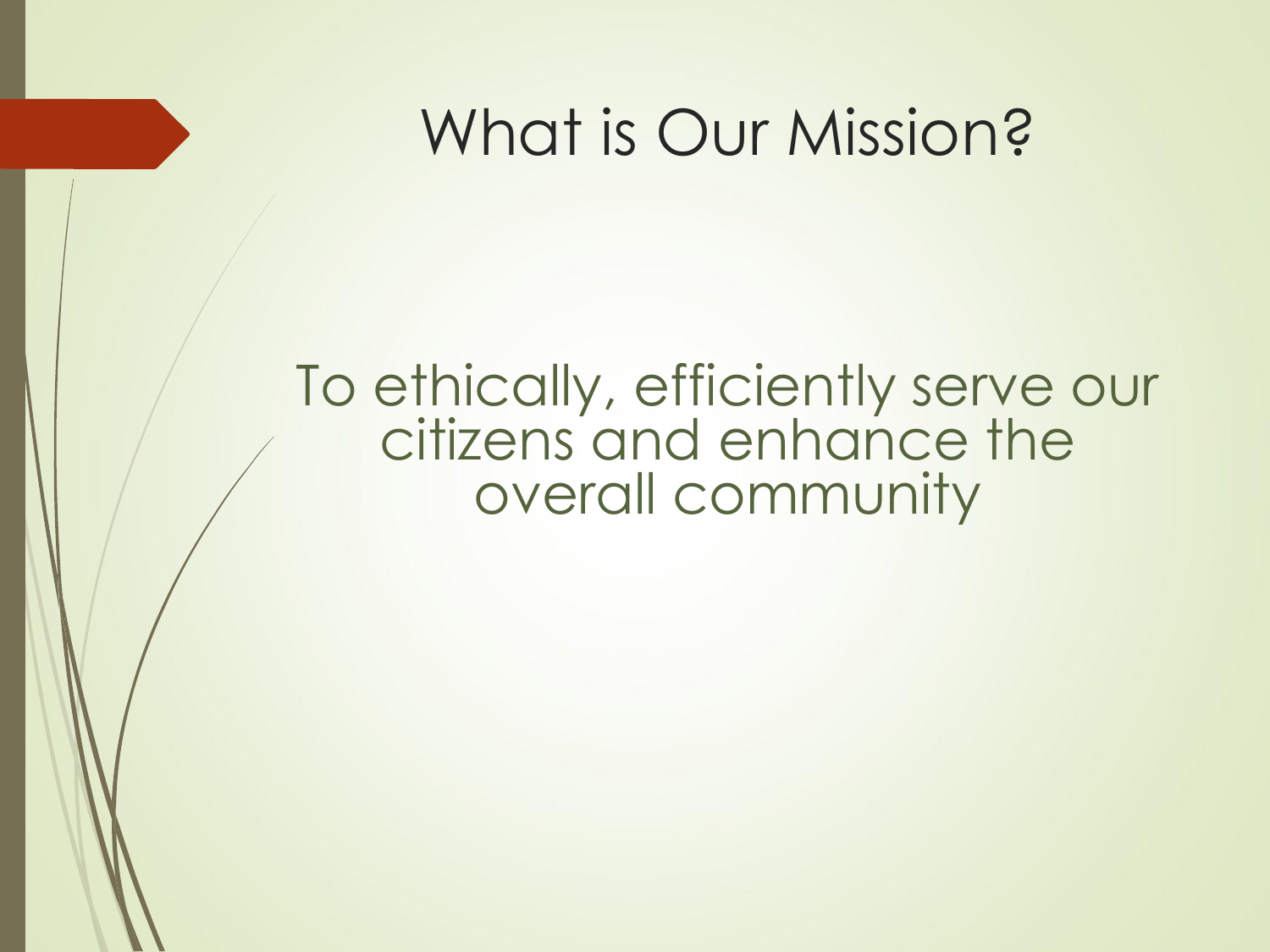#### What are Our Goals?

**Planned community development Improved quality of life** A safe, secure community **Being good stewards of the public** trust **Providing excellent customer** service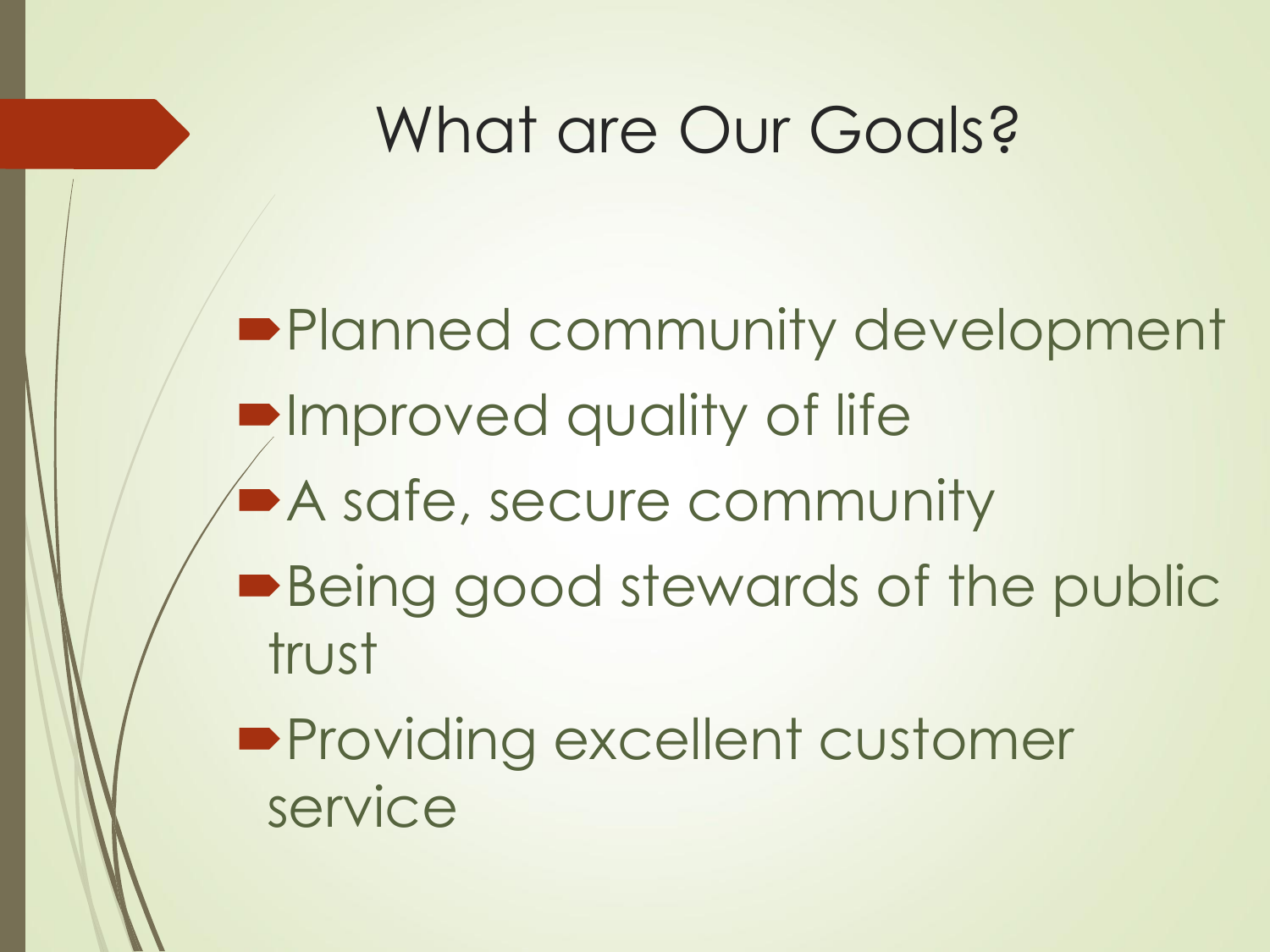#### What are Our Core Values?

- **Integrity:** consistently providing responsible, ethical service on personal and professional levels
- **Value-Added Customer Service:** the practice of providing solutions to problems and questions, not just responses
	- **Teamwork:** Individuals sharing ideas and knowledge and uniting to work towards one mission and vision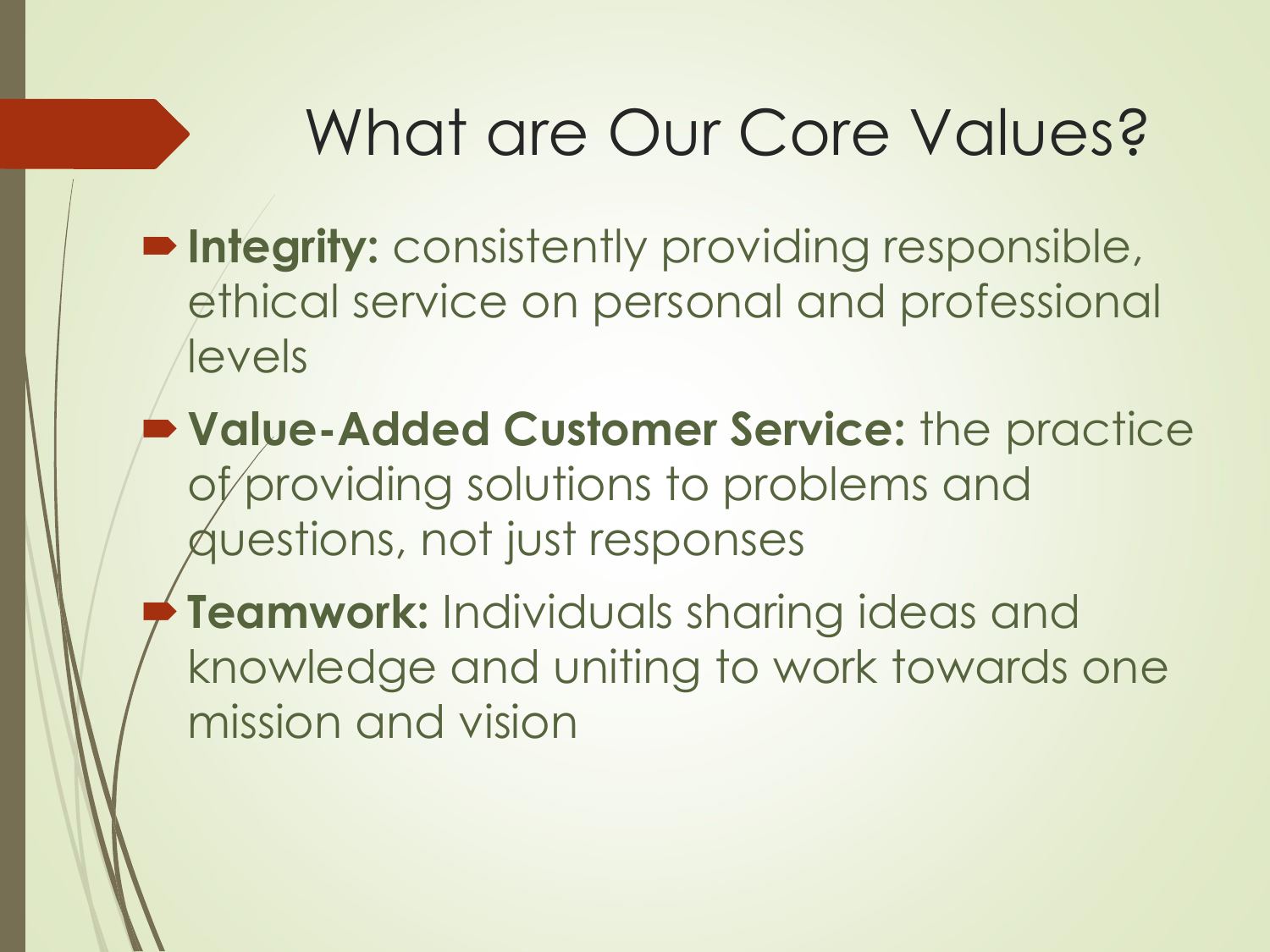#### How Can We Better Achieve Our Mission and Goals?



Through application of the COSO Internal Control Integrated Framework Principles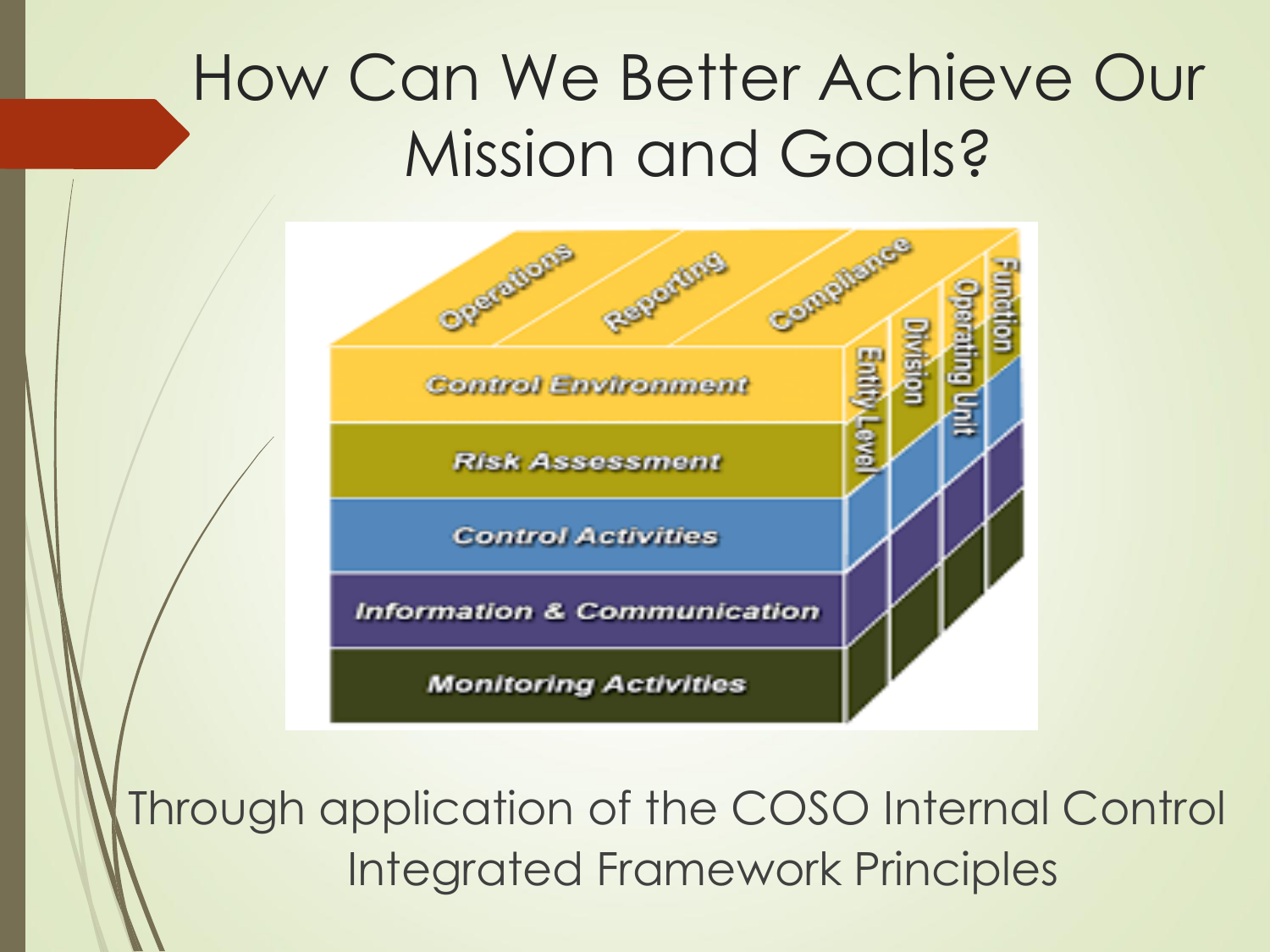# Categories of Objectives **• Operations**

**Reporting •Compliance** 

### Levels of Organizational Structure

- **Function**
- ■Operating Unit
- **Division**
- $\blacktriangleright$  Entity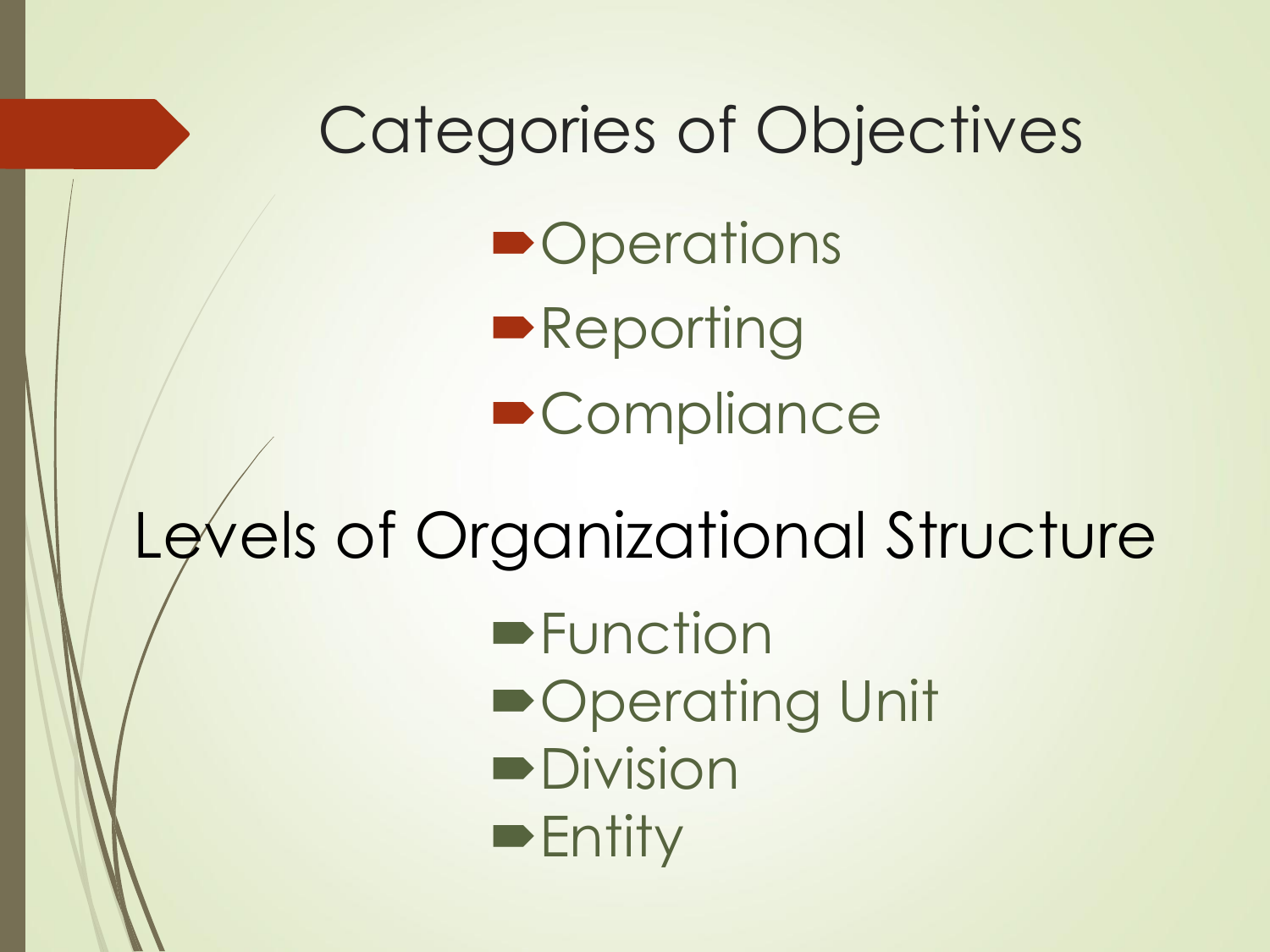Internal Control **Components** 

■ Control Environment Risk Assessment **• Control Activities • Information & Communication •Monitoring**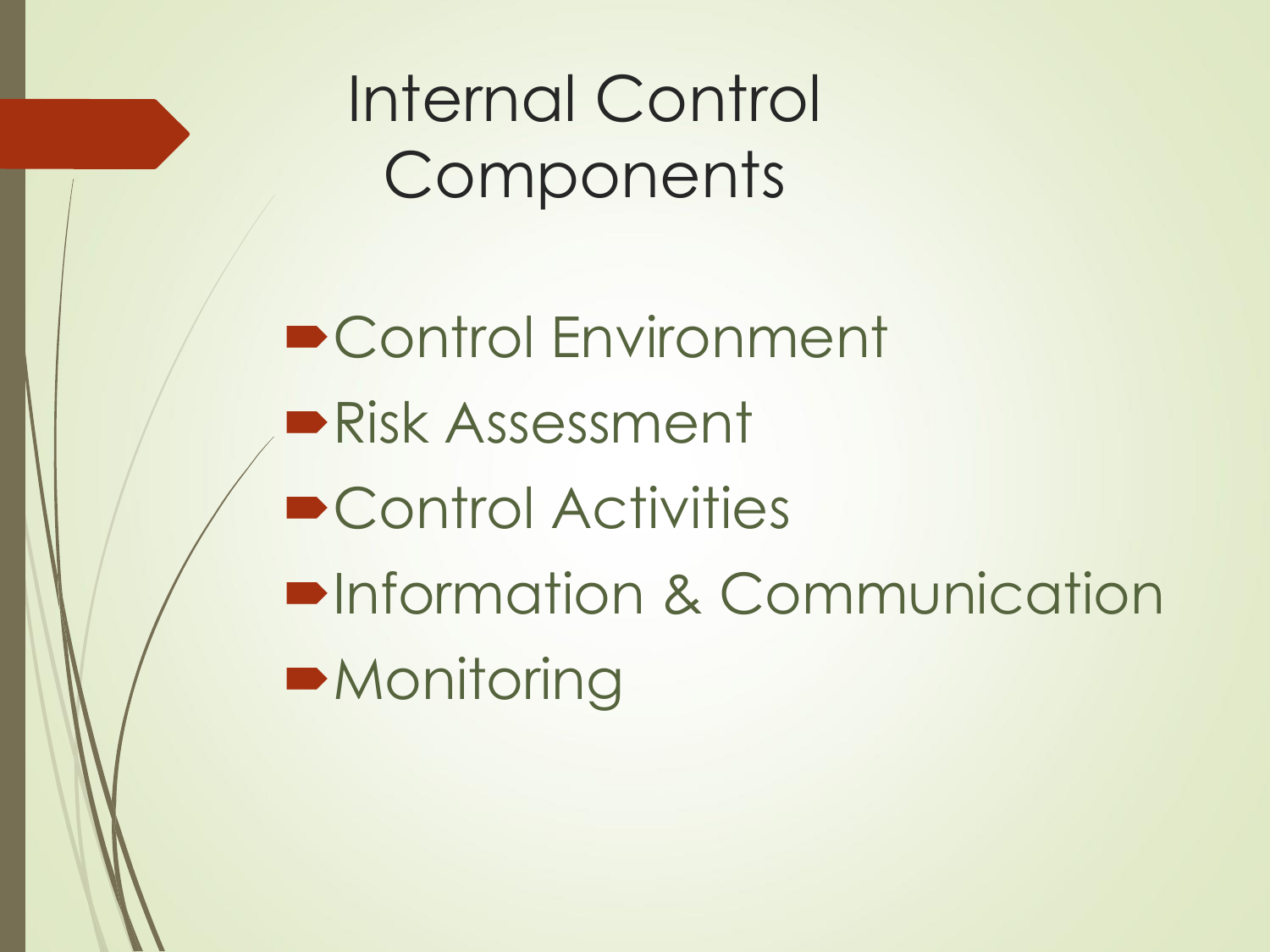What is the Control Environment?

**•The foundation for internal** control system

**Provides the discipline &** structure to help the County achieve its objectives

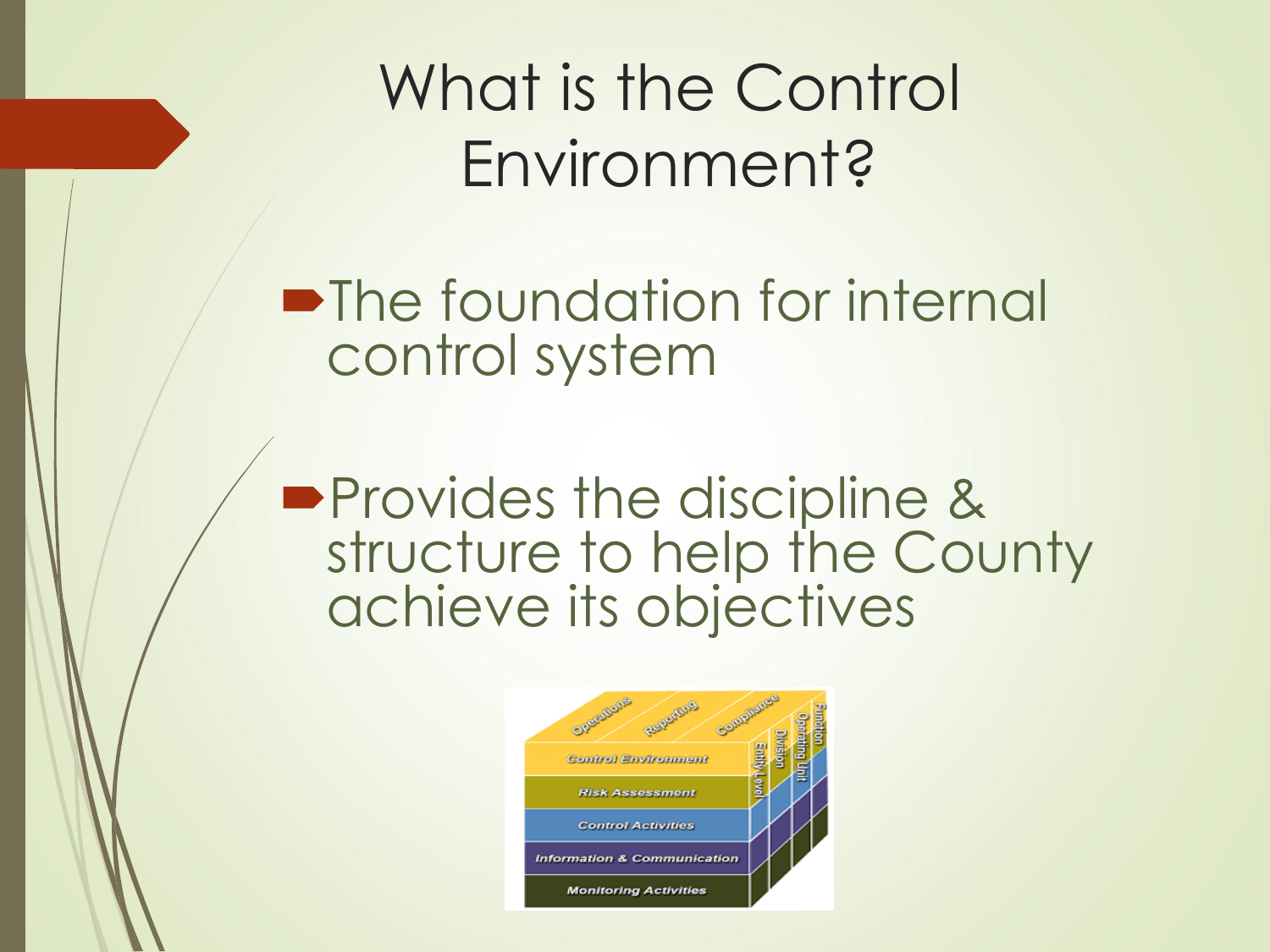# What are the Control Environment Principles?

- The BOS and management should demonstrate a commitment to integrity & ethical values.
- The BOS should oversee the internal control system.
- Management should establish an organizational structure, assign responsibility, and delegate authority to achieve objectives.
- Management should demonstrate a commitment to recruit, develop & retain competent individuals.
- Management should evaluate performance & hold individuals accountable for their internal control responsibilities.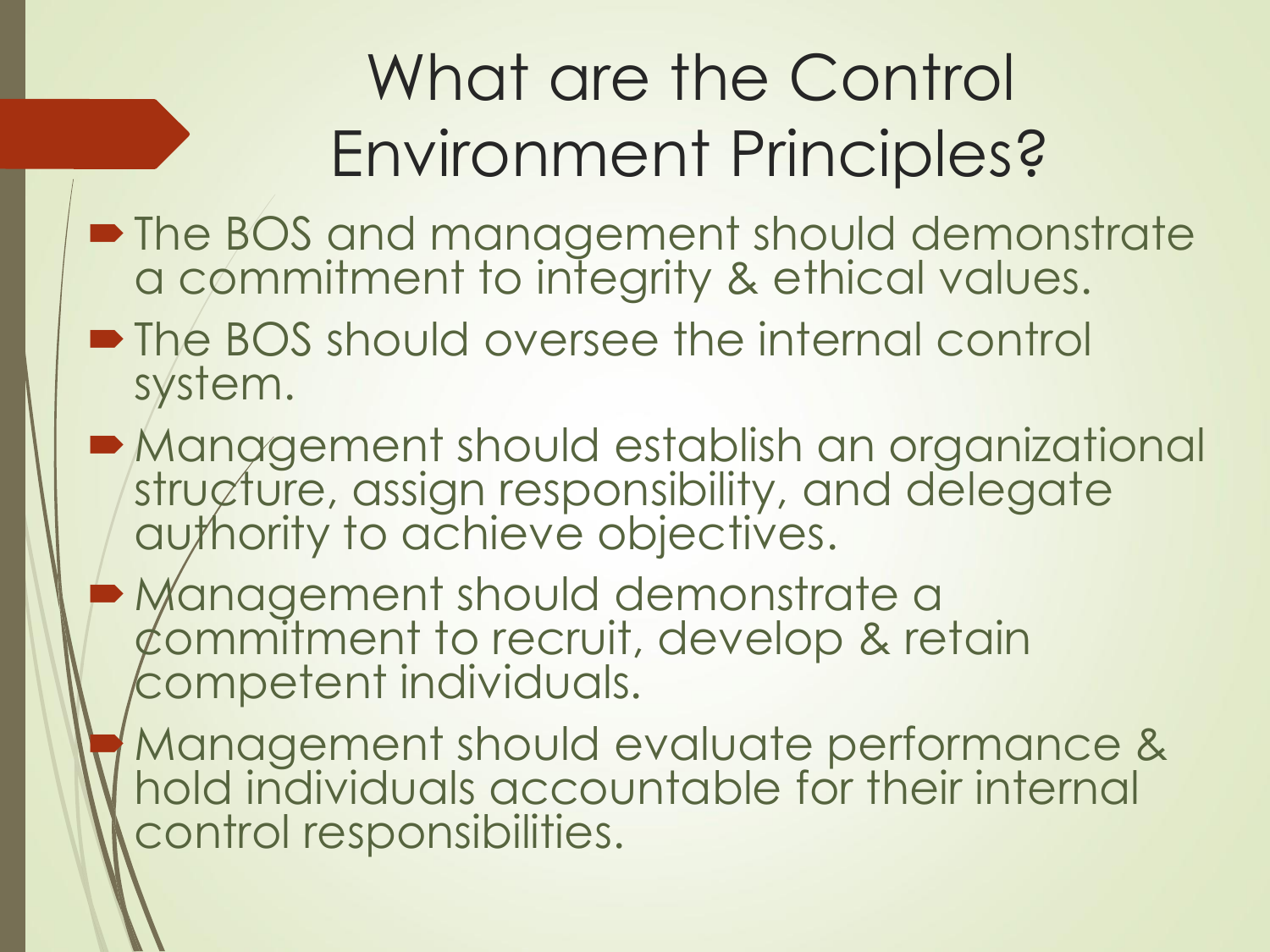# What are the Control Environment Attributes?

- **Tone at the Top**
- Standards of Conduct & Adherence to Those Standards
- Oversight Structure
- Øversight for the Internal Control System
- **Input for Remediation of Deficiencies**
- **Organizational Structure**
- Assignment of Responsibility & Delegation of Authority
- Øocumentation of Internal Control System
- Expectations of Competence
- Recruitment, Development, & Retention of Employees
- Succession & Contingency Plans & Preparation
	- Enforcement of Accountability
- Consideration of Excessive Pressures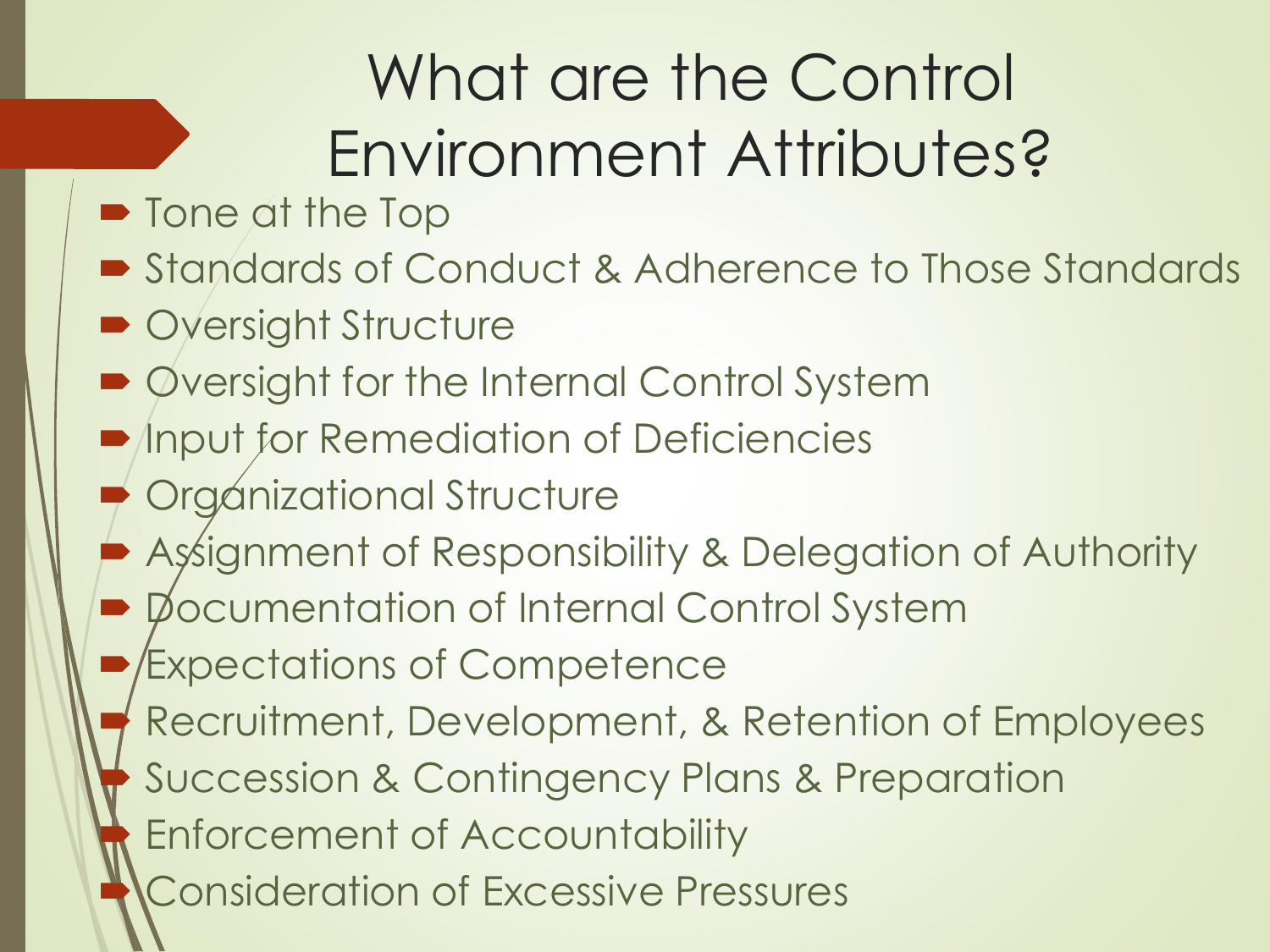#### What is Risk Assessment?

■ Assessment of the risks that the County faces from both internal and external sources as it seeks to achieve its objectives

**Provides the basis for developing** appropriate risk responses

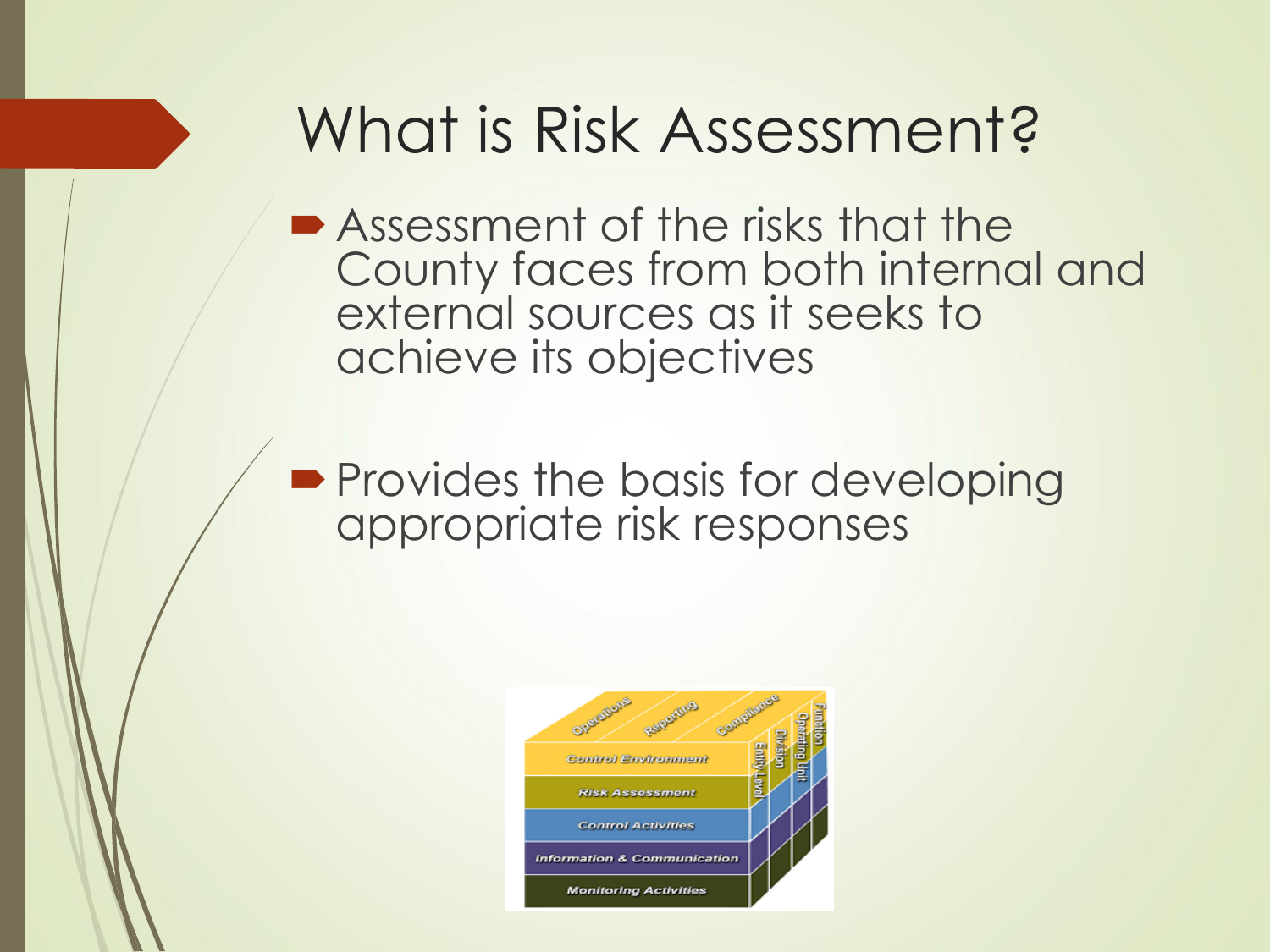# What are the Risk Assessment Principles?

- Management should define objectives clearly to enable the identification of risks and define risk tolerances.
- **Management should identify, analyze, &** respond to risks that:
	- Are related to achieving the defined objectives
	- Create potential for fraud
	- Cause significant changes that could impact the internal control system.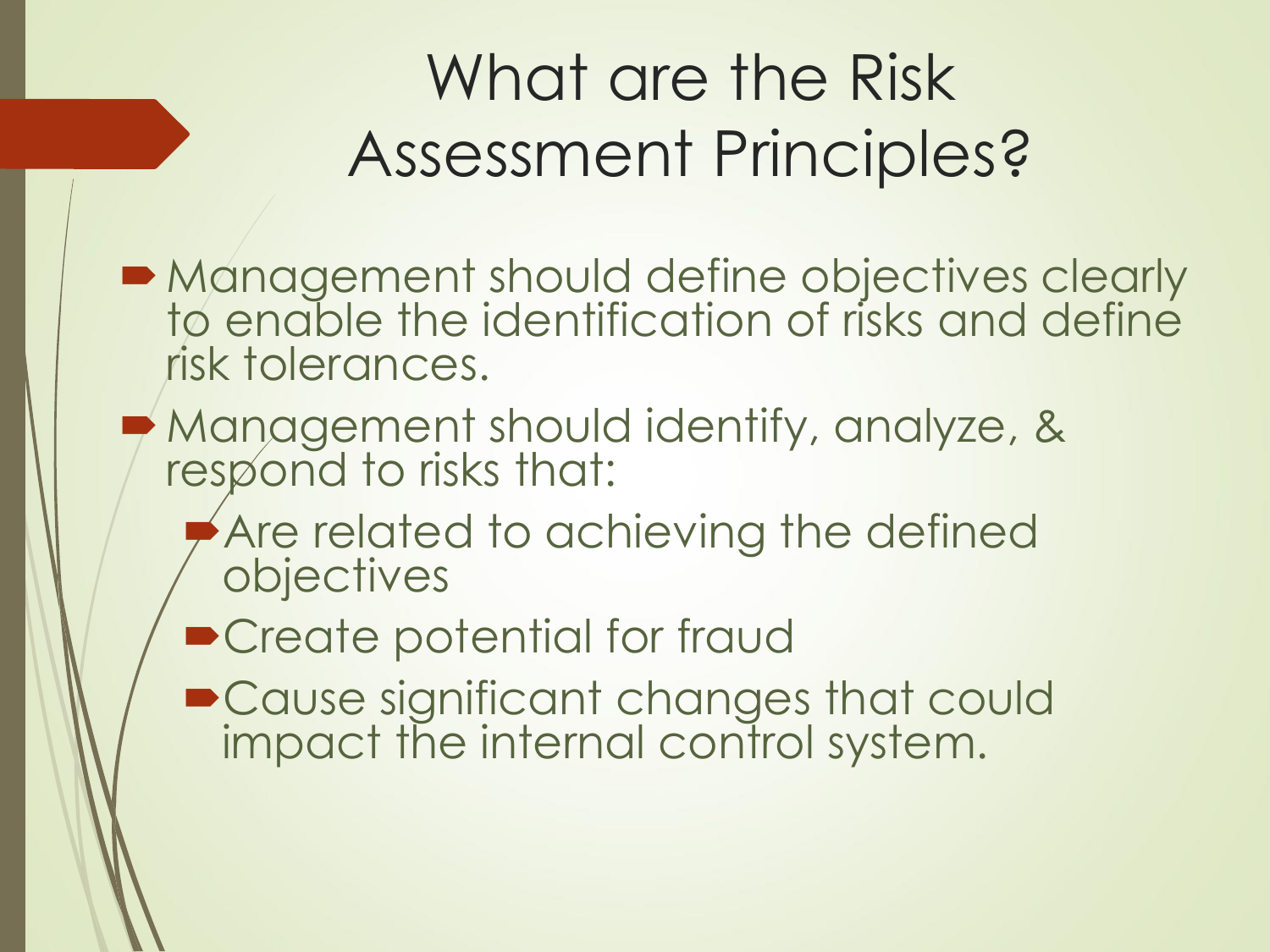# What are the Risk Assessment Attributes?

- Definitions of Objectives ■ Definitions of Risk Tolerances
- $\blacksquare$  Identification of Risks
- **Analysis of Risks**
- Response to Risks
- **Types of Fraud**
- **Fraud Risk Factors**
- Response to Fraud Risks
- **Identification of Change**
- Analysis of and Response to Change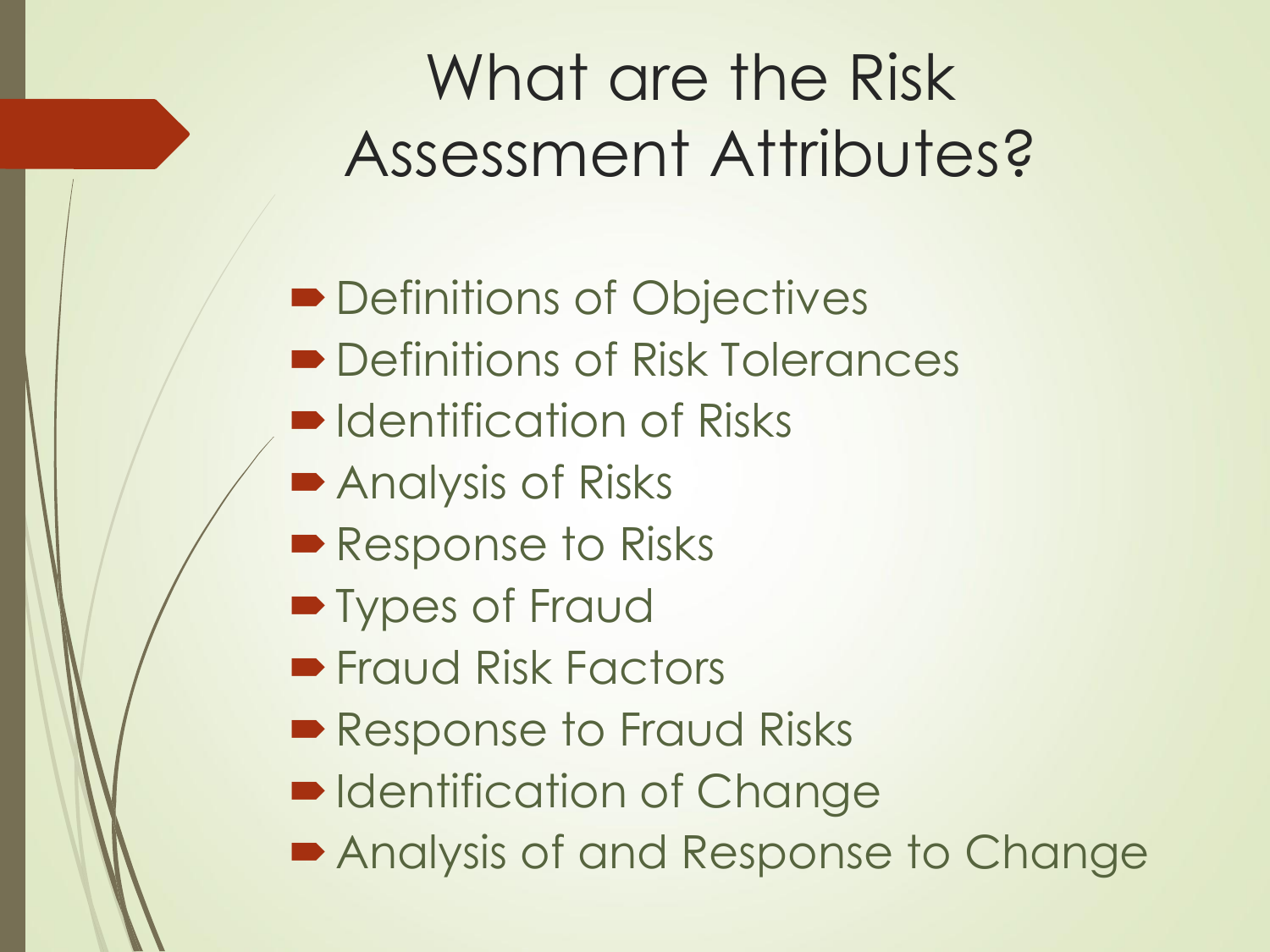## What is Fraud?

Types of Fraud: **Fraudulent financial reporting** Misappropriation of assets **• Corruption** 

**Fraud Risk Factors: •Incentive/pressure • Opportunity Rationalization**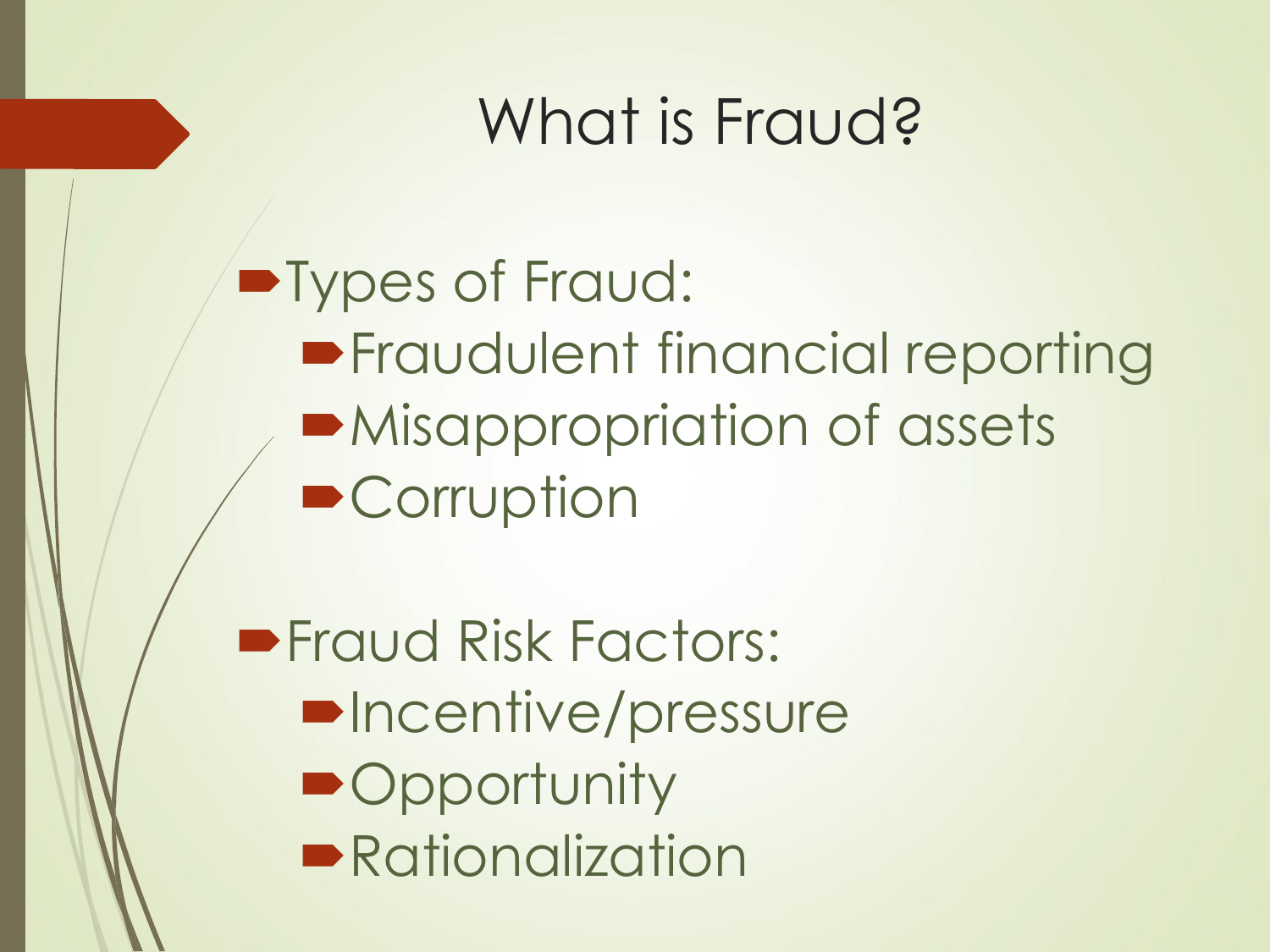## What are Control Activities?

- The policies, procedures, techniques, and mechanisms that enforce management's directives
	- $\blacksquare$  to achieve objectives
	- $\blacksquare$  to respond to risks in the internal control system, which includes the information system

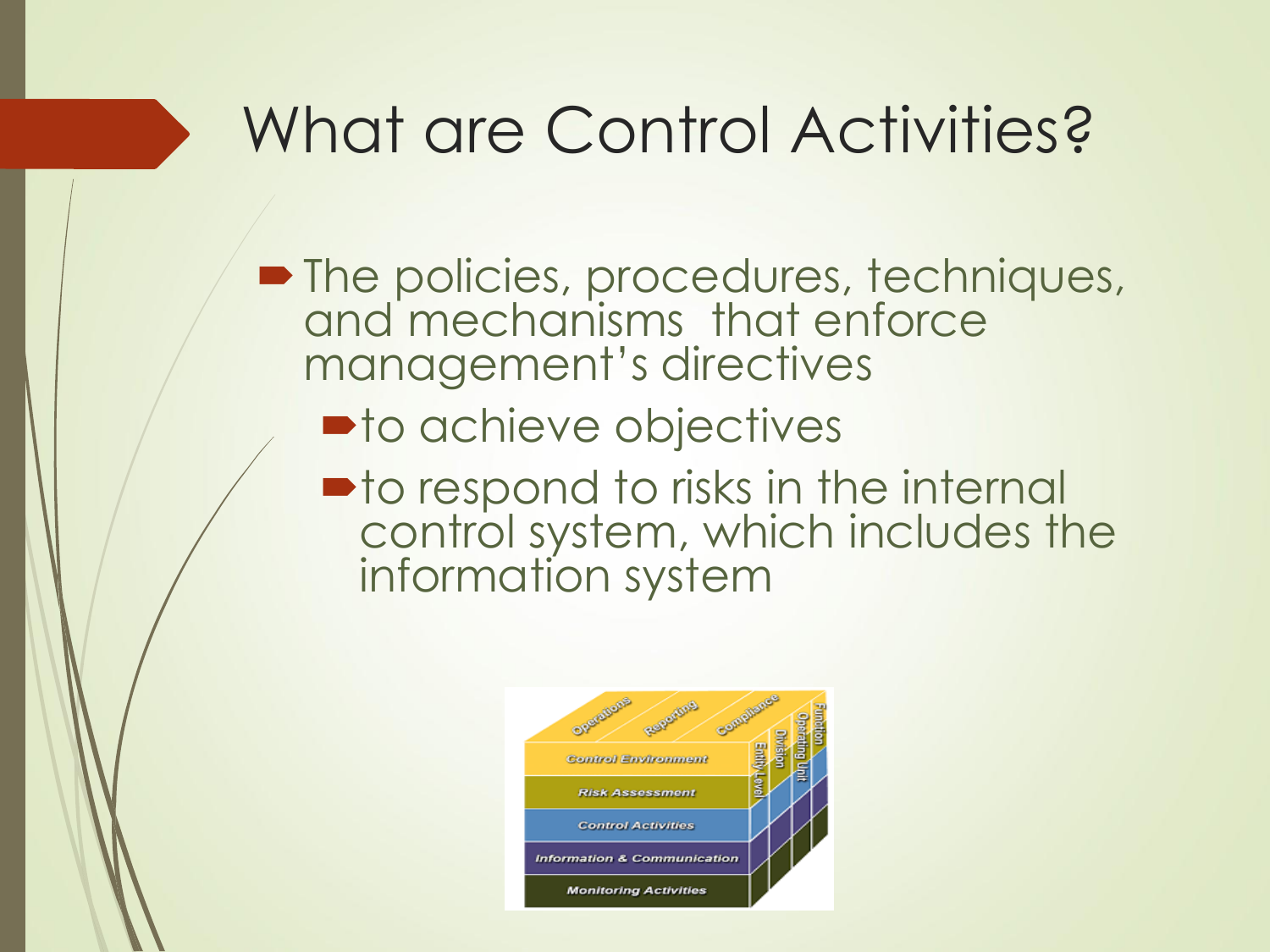# What are the Control Activities Principles?

Management should design control activities to achieve objectives and respond to risks.

**Management should design the** information system and related control activities to achieve objectives and respond to risks.

**Management should implement** control activities through policies.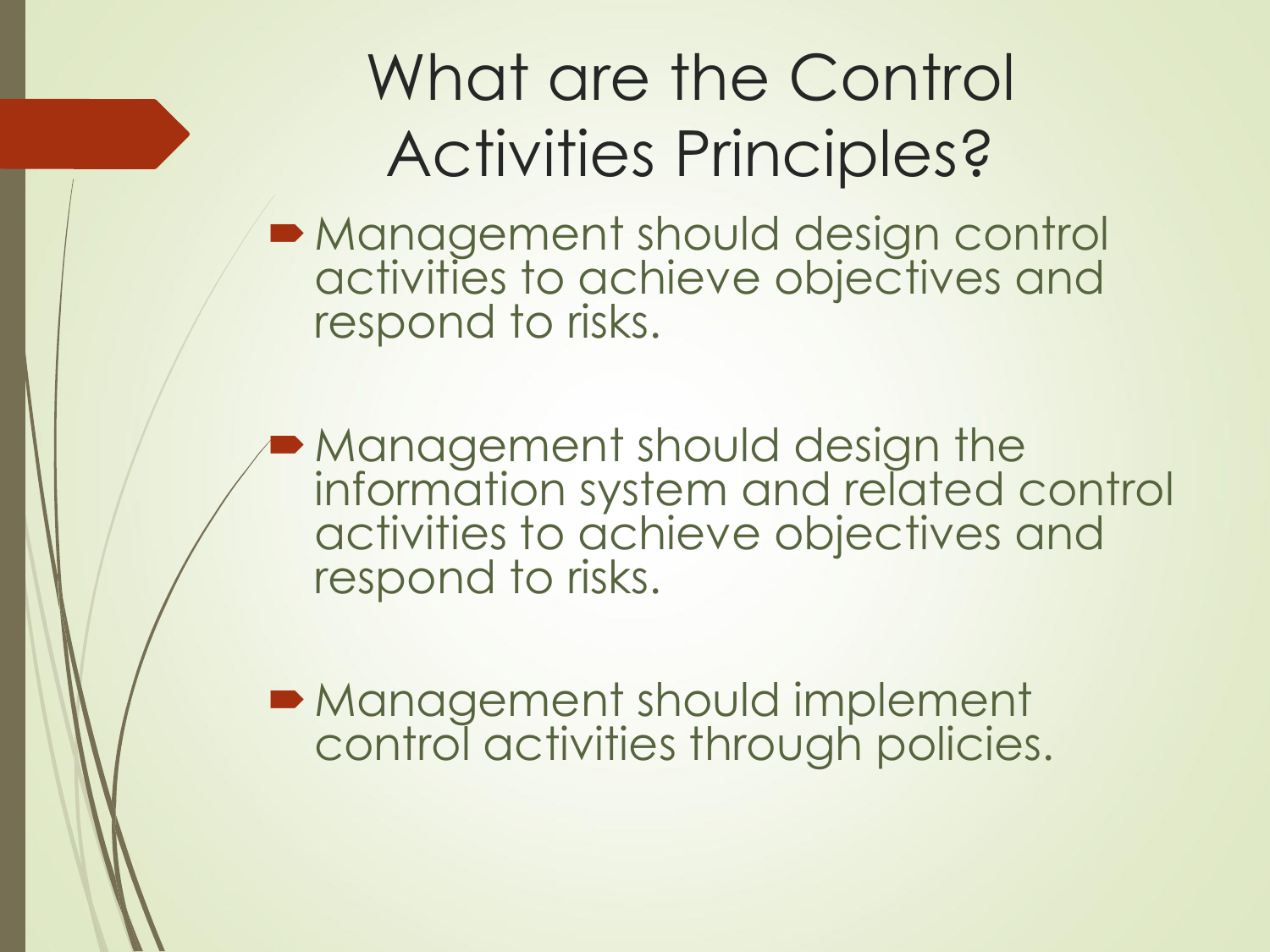# What are the Control Activities Attributes?

#### Response to Objectives & Risks

- **Design of Appropriate Types of Control** Activities at Various Levels
- Segregation of Duties
- **Design of the Information System, Types** of IT Control Activities, IT Infrastructure, Security Management, and IT Acquisition, Development & **Maintenance**
- **Documentation of Responsibilities** through Policies
- **Periodic Review of Control Activities**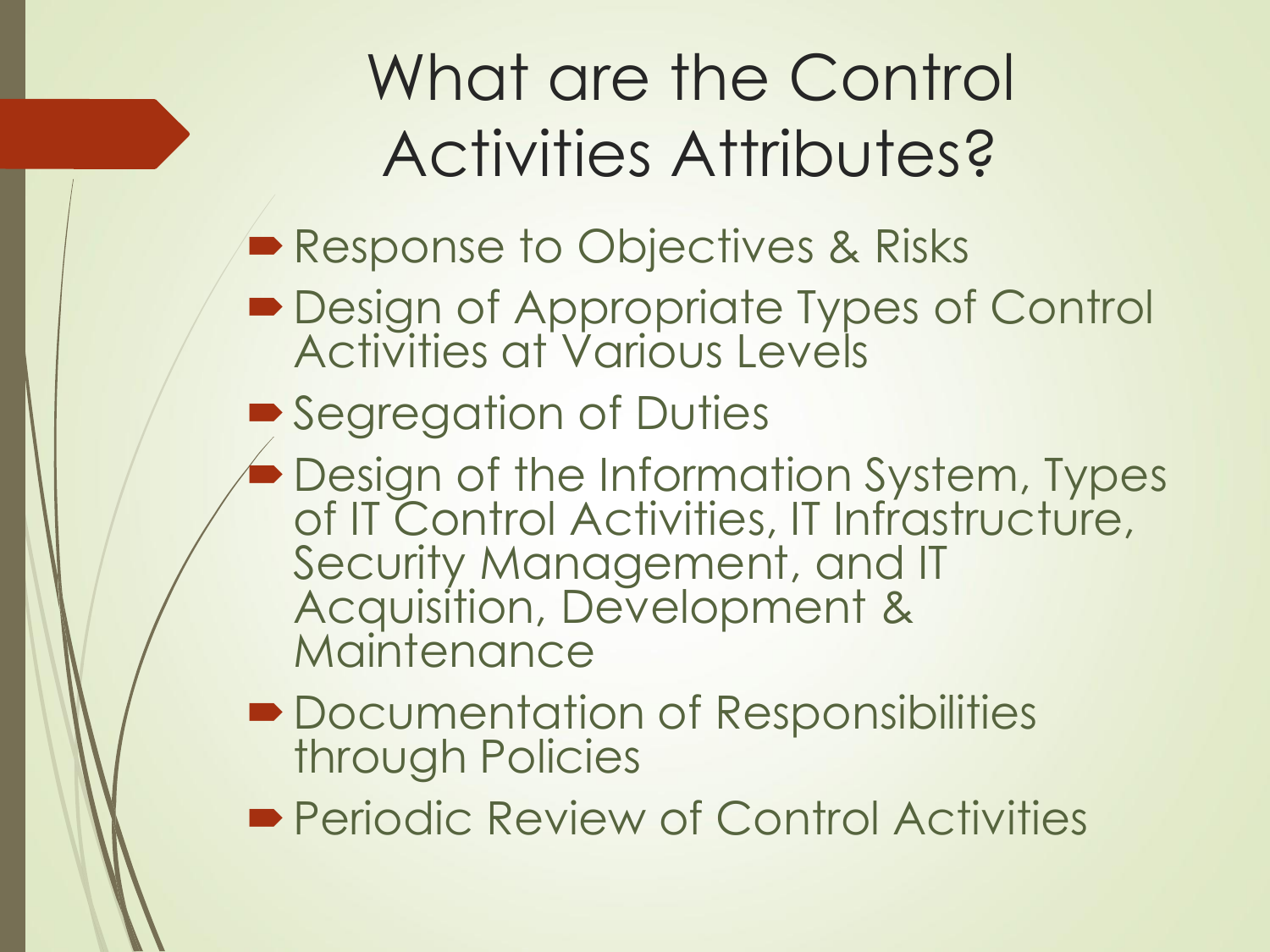# Common Categories of Control Activities

- **Top-level reviews of actual performance**
- Review by management at the functional or activity level
- **Management of Human Capital**
- Controls over Information Processing
- **Physical control over vulnerable assets**
- **Establishment review of performance measures &** indicators
- Segregation of Duties
- Proper execution of transactions
- Accurate & timely recording of transactions
- Access restrictions to & accountability for resources & records
- Appropriate documentation of transactions & internal control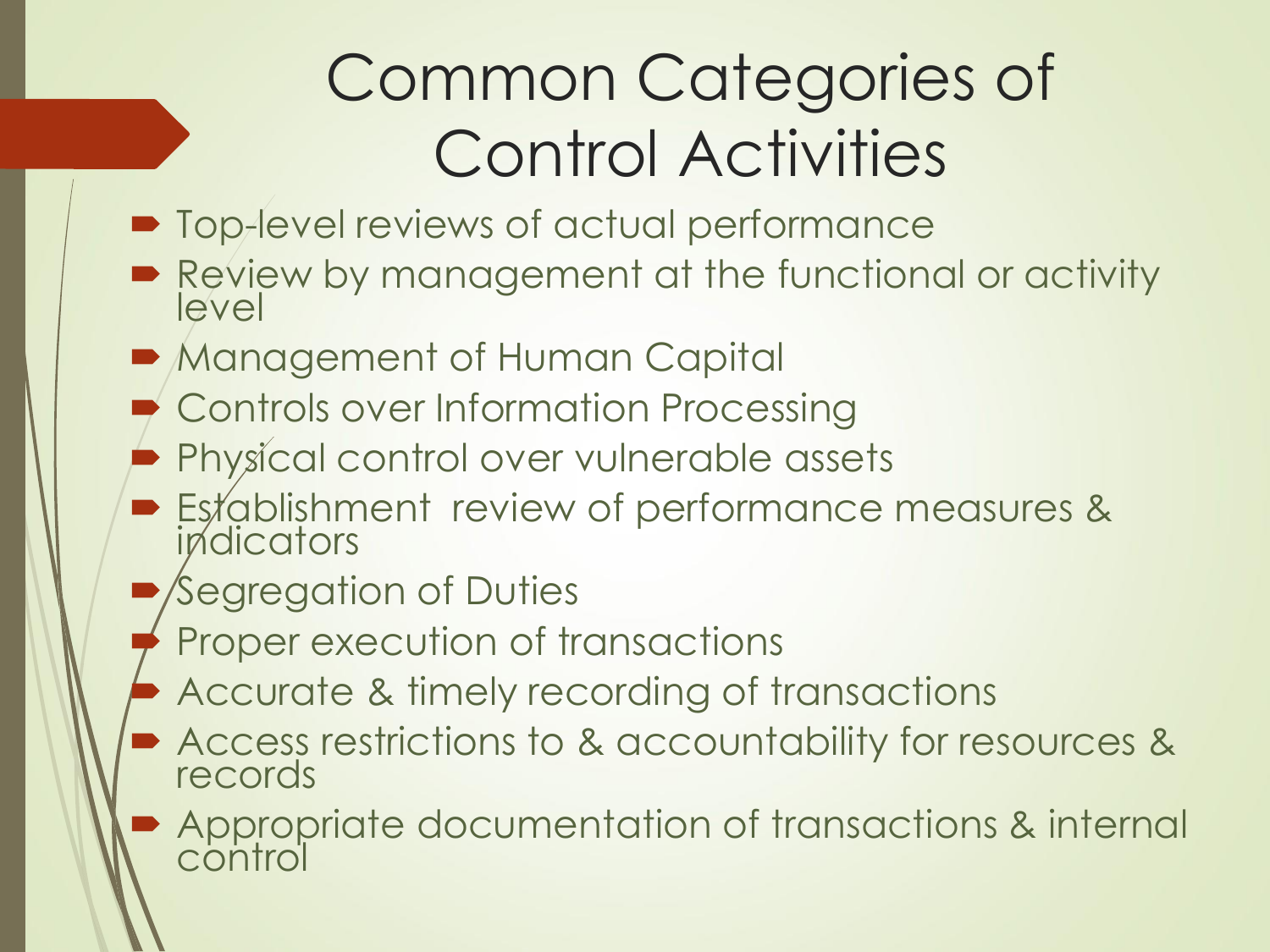# What is Information and Communication?

- Quality information supports the internal control system.
	- Effective information & communication are vital in achieving objectives.
	- Management needs access to relevant & reliable communication related to both internal & external events.

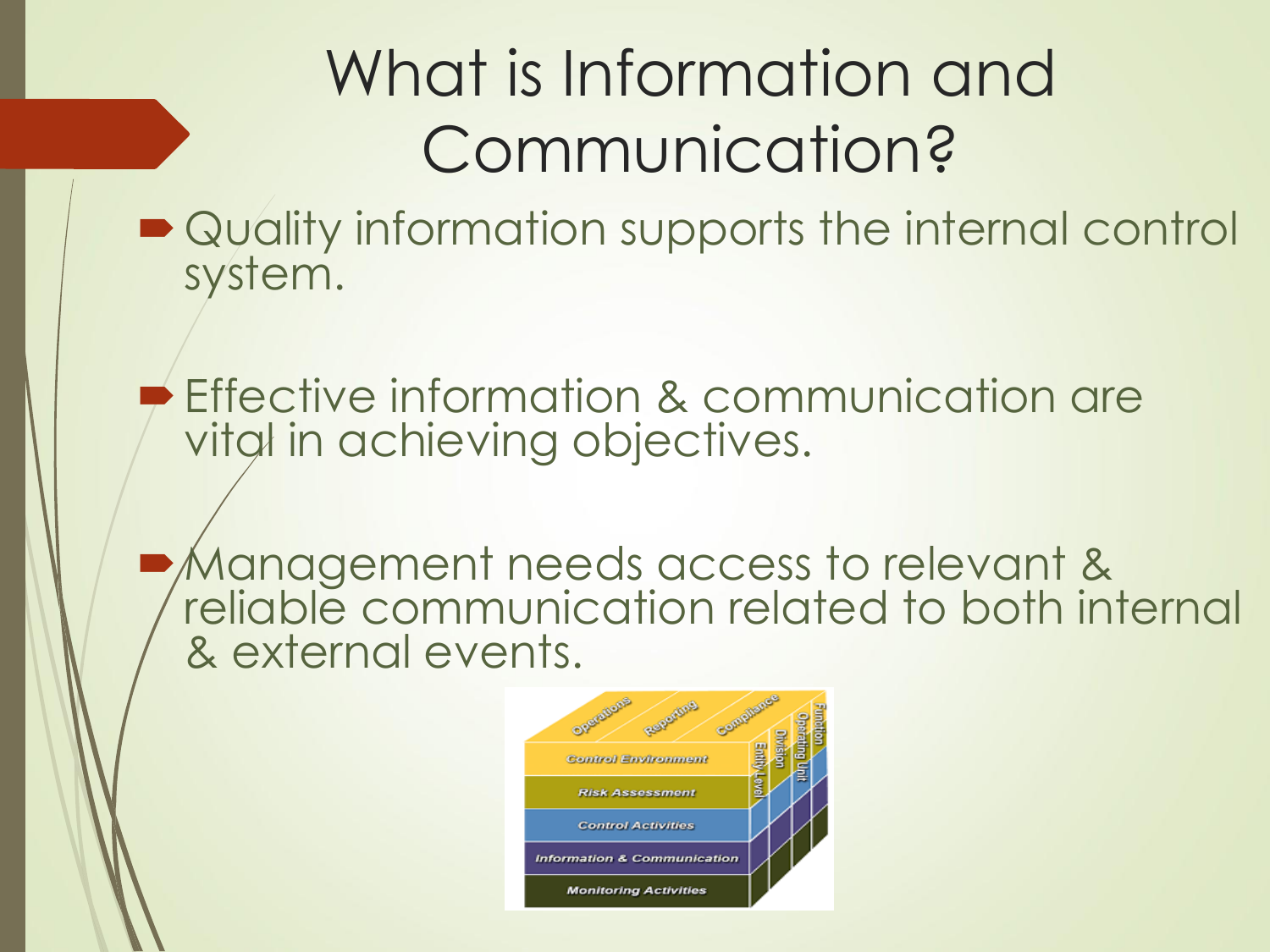### What are the Information & Communication Principles?

Management should use **quality** information to achieve objectives.

Management should **internally** communicate the necessary quality information to achieve objectives.

Management should **externally** communicate the necessary quality information to achieve objectives.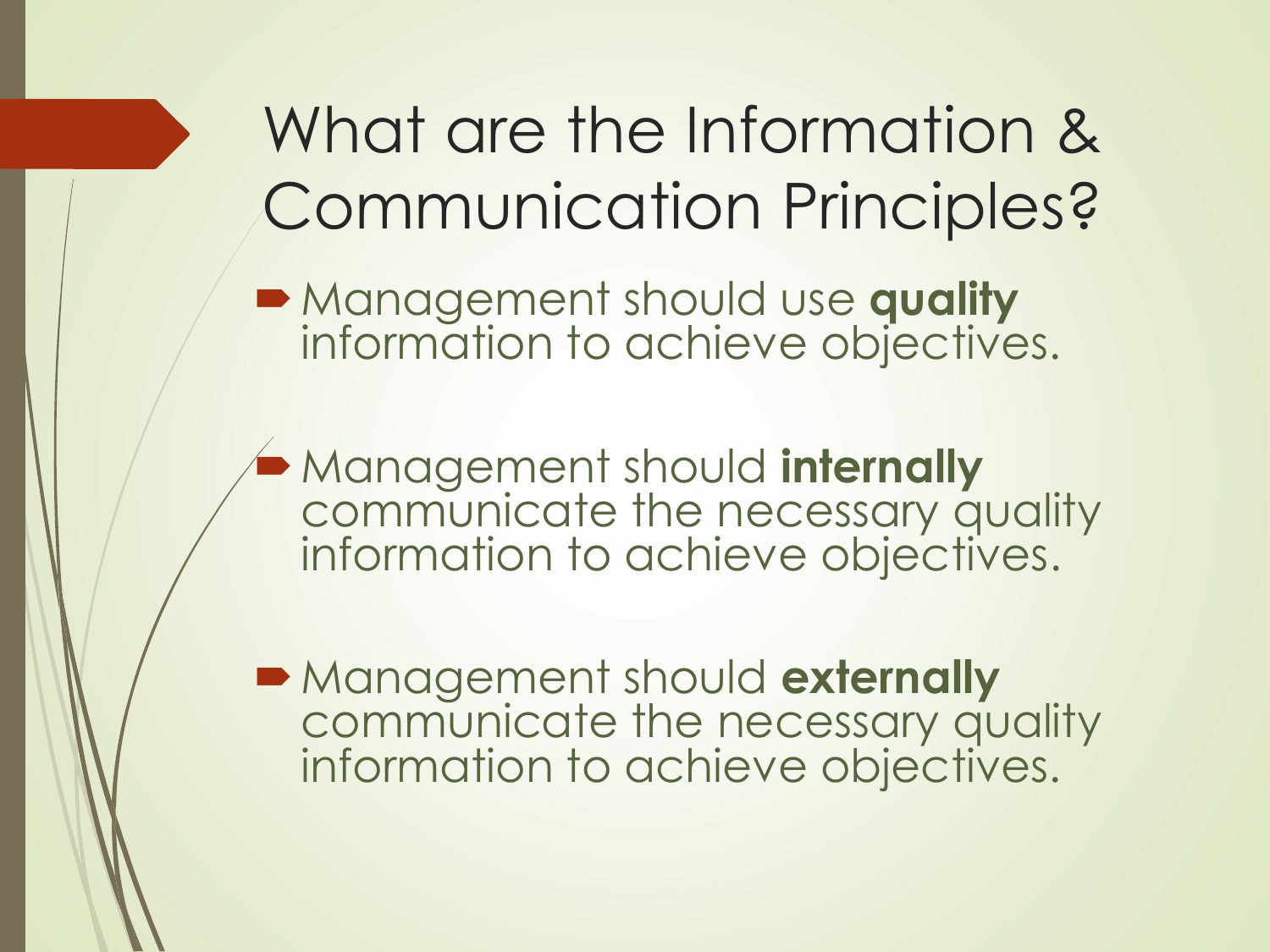# What are the Information & Communication Attributes?

- $\blacksquare$  Identification of Information Requirements
- Relevant Data from Reliable Sources
- **Data Processed into Quality Information**
- Communication Throughout the County & with External Parties
	- Appropriate Methods of Communication
		- **Audience**
		- Nature of Information
		- **Availability**
		- Cost
		- **Degal/Regulatory Requirements**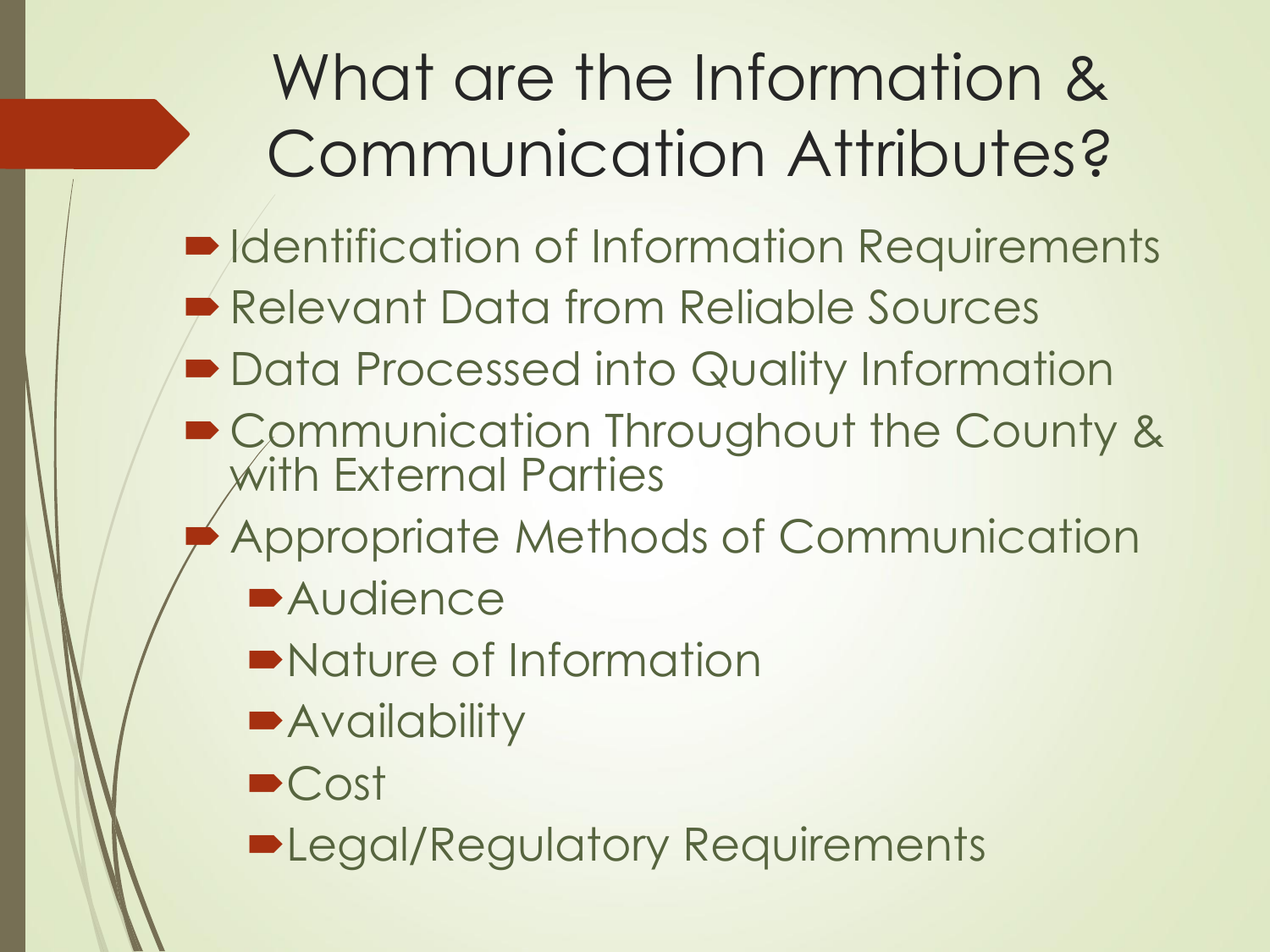# What is Monitoring?

- $\blacktriangleright$  Internal control is a dynamic process that has to adapt to risks & changes that the County faces.
- Monitoring helps internal control remain aligned with changing objectives, environment, laws, resources & risks.
- Monitoring assesses the quality of performance over time & promptly resolves audit findings through corrective actions.

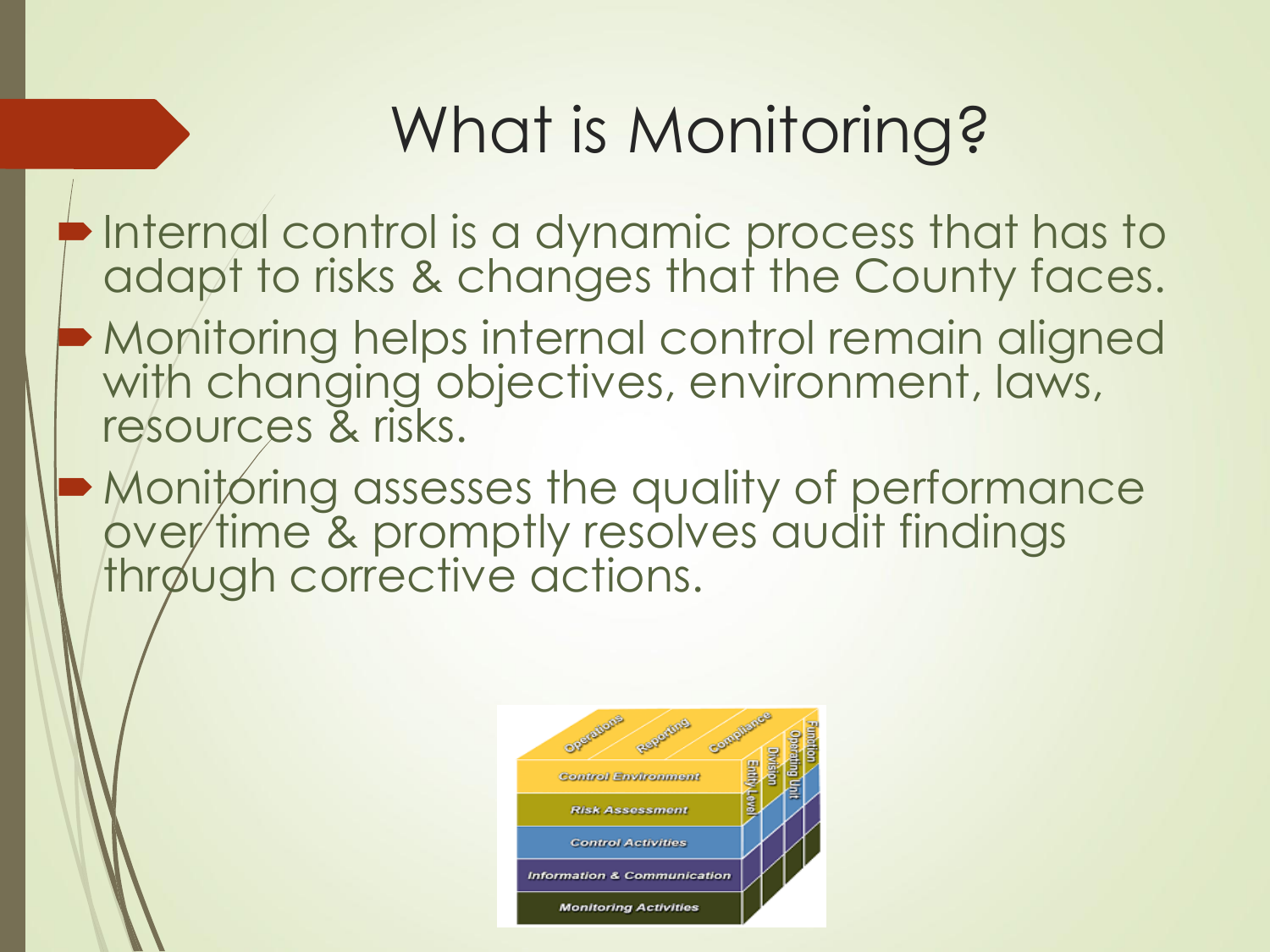#### What are the Monitoring Principles?

Management should establish and operate monitoring activities to monitor the internal control system and evaluate the results.

**Management should remediate** identified internal control deficiencies on a timely basis.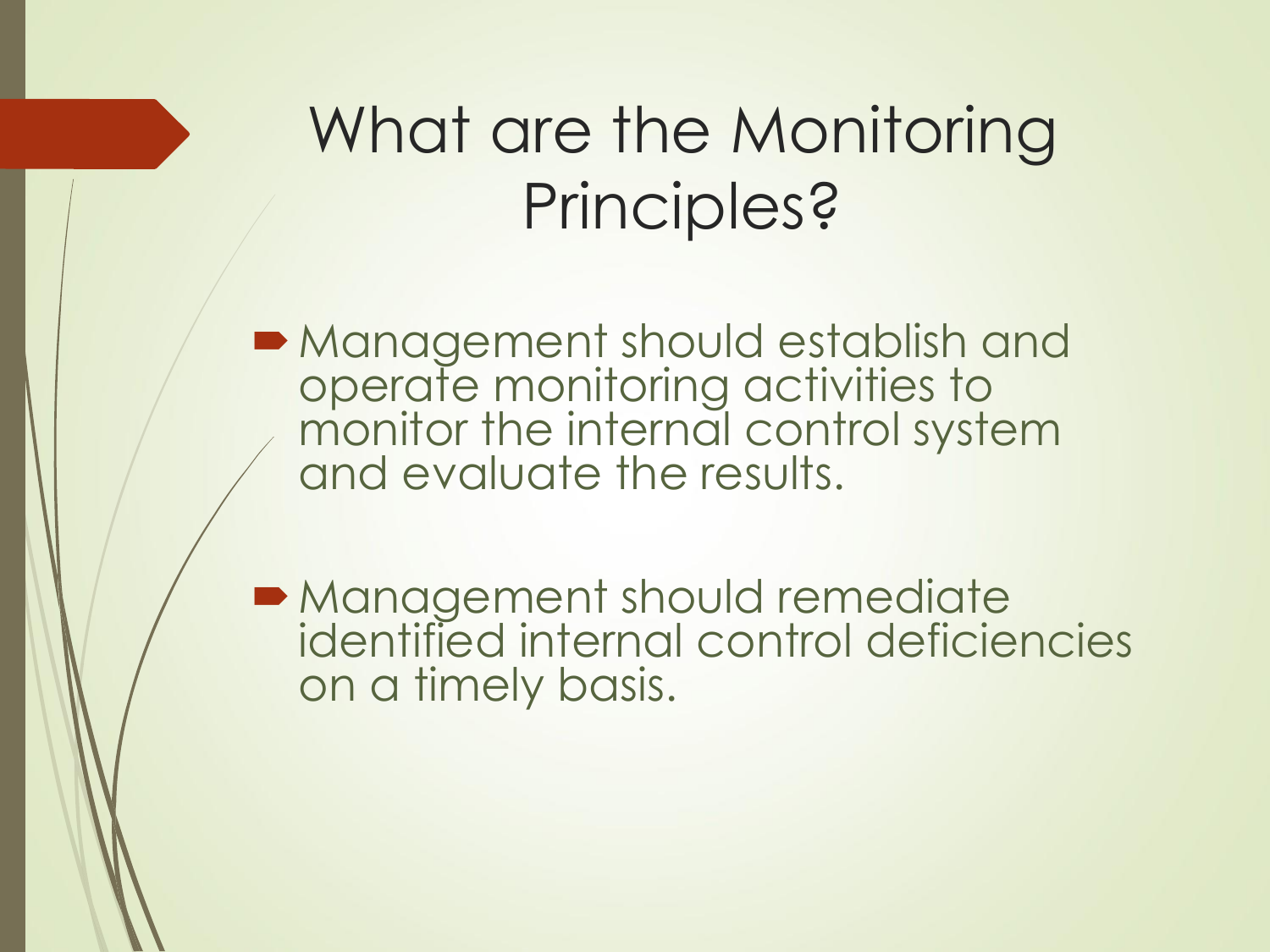## What are the Monitoring Attributes?

**Establishment of a Baseline** 

- **Internal Control System Monitoring**
- **Exaluation of Results**
- Reporting of Issues
- **Evaluation of Issues**
- Corrective Actions